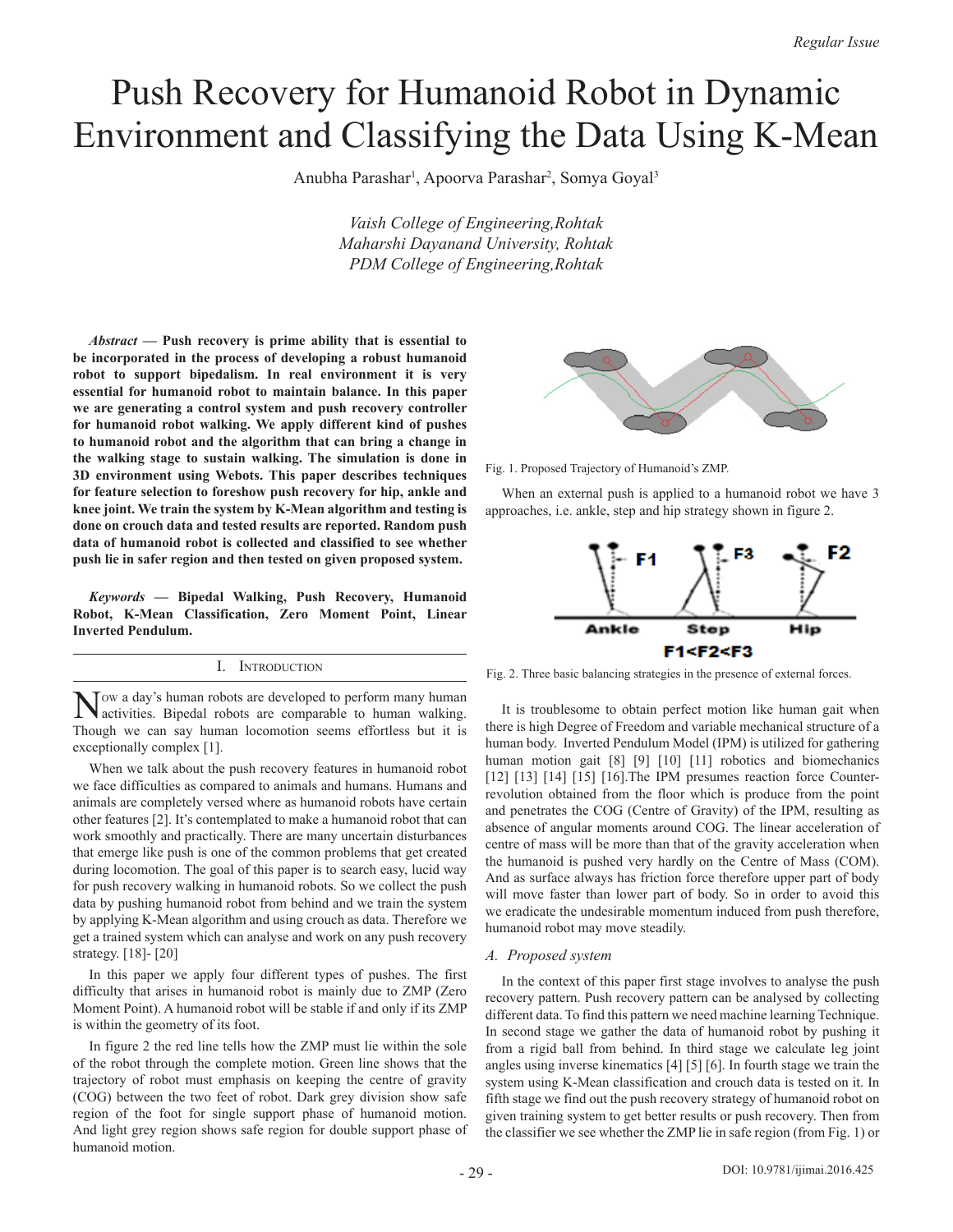not. If it doesn't fall in safe region, we make the humanoid robot learn by modifying the algorithm and to sustain its walking.



Fig. 3. Proposed System for Push Recovery for Humanoid Robot and Classifying the Data Using K-Mean.

# *B. Push recovery controller*

The work of Push Recovery Controller (PRC) is to remove anxiety raised because of external disturbances or modelling error. On uneven surface chances of perturbations is very high so PRC is more required. PRC can be categorised into 3 categories (based on Fig.2)

# *1) Ankle Controller*

To keep COM within the base support the torque is applied on the ankle joints by the ankle controller. It is effectuated as,

$$
\Delta\theta
$$
ankle = x ankle

here x (ankle) denotes the input of ankle controller and *Δθ* denotes the joint angle bias.

# **Step Controller**

It controls the moves of the base to support in taking steps. With the relative target foot position a new step is inserted by overriding the step controller as  $x_{\text{capture}}$ 

# **Hip Controller**

It puts the angular acceleration of torso and limbs in use to create backward ground reaction force to pull COM back towards base support. To implement it we use,

$$
Z_{\text{hip}}(w) = \tau_{\text{maxi}} a(w) - 2\tau_{\text{maxi}} a(w - Z_{\text{Y1}}) + \tau_{\text{maxi}} a(w - Z_{\text{Y2}})
$$

where  $\tau_{\text{max}}$  is maximum torque that joint can apply,  $a(w)$  is unit step function,  $Z_{y1}$  is the time when torso stops accelerating and  $Z_{y2}$  is the time at which torso stops.

# *C. Hip strategy stability criteria*

Hip strategy implements push recovery by intensifying the torque

of the hip joint to overcome the forces of push. The torque of the hip is applied closer to COM of the robot, and therefore produces greater reaction force [18]. The hip strategy can create greater counter forces therefore it is used for recovering from larger pushes in comparison with ankle strategy.

In general Linear Inverted Pendulum (LIP) is applied to humanoid robot [7] but this strategy deficit rotational inertia, which is very essential for hip strategy to balance push recovery. Therefore we exercise Angular Moment with Inverted Pendulum.

The classification of angular disturbance (in Fig. 4) can be done by control algorithm by comparing the sagittal and coronal torques [19]. The angular torque can be represented by following equation,





Fig. 4. Angular Disturbance.

Figure 5 is used to find the control for humanoid. The motion of COG is controlled to make sure robot is stable during walking. The motion of COG of robot is affected by gravity and the contractility of the robot. Due to this the derivation of the robot's kinematic equations [17] comes into picture.



Fig. 5. Linear Inverse Pendulum Model.

By analysing the humanoid robot's COG in figure 4, the equation can be obtained,  $Mx''=f^*sin(\theta)$ .

Based on the above discussion hip controller algorithm is designed.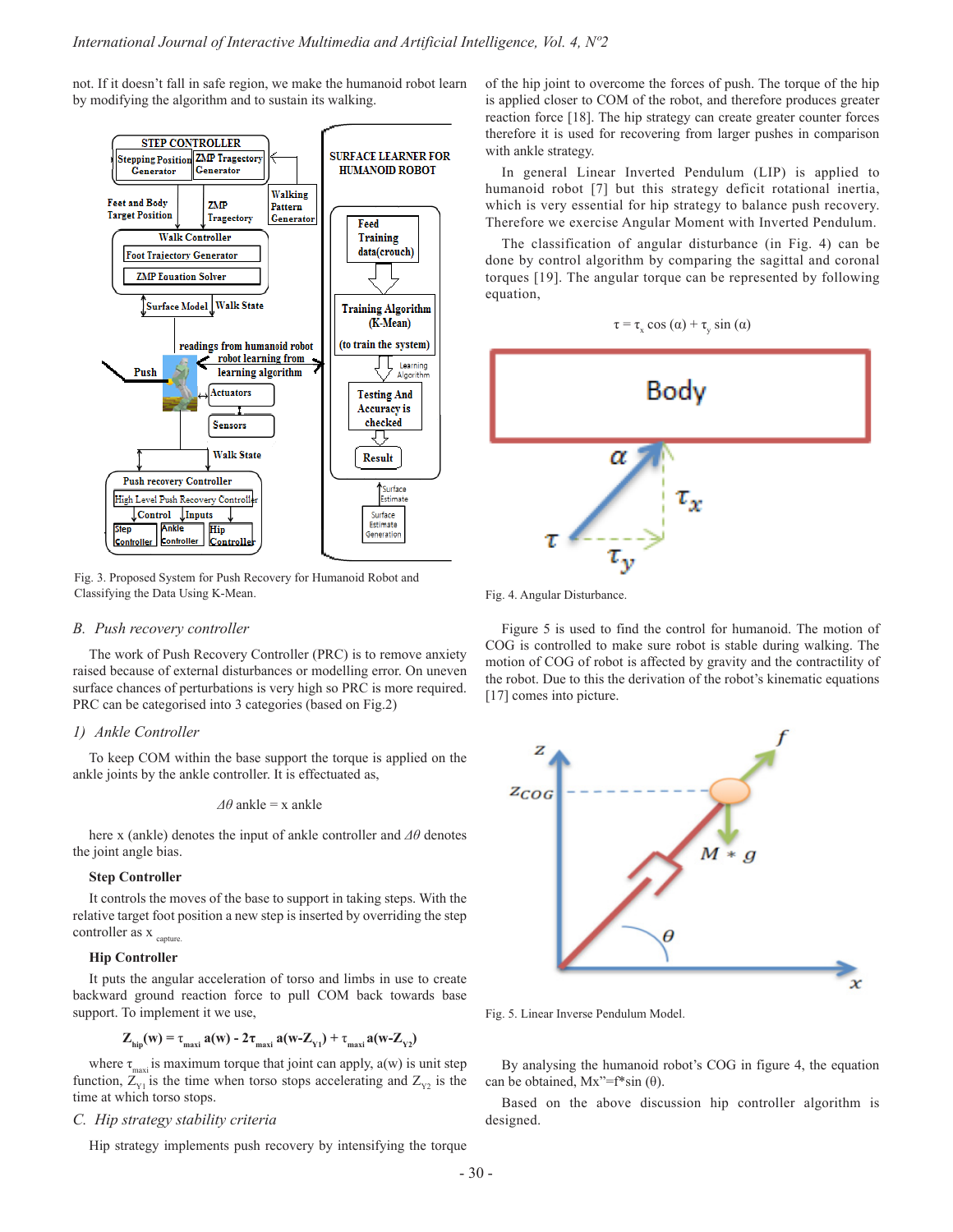```
Algorithm-1 stiffness controller working and Target angle \varnothing\emptyset _{\text{hip}} = \emptyset _{\text{hip, initz}}stiffness = stiffness _{\text{initz}}else
       if b= not true and push detected and ground contact then
            \boldsymbol{O}_{\text{hip}} = \boldsymbol{O}_{\text{hip, curr}}stiffness= stiffness minimum
            b=true
 end if
 if \emptyset hip \epsilon[\emptyset hip, min, \emptyset max ] and stiffess \epsilon= stiffess maximum then
     \emptyset hip= \emptyset hip, curr
        stiffness = stiffness + \Delta<sub>stiffness</sub>
 else
           A= false
          \boldsymbol{O}_{\text{hip}} = \boldsymbol{O}_{\text{hip, initz}}\text{stiffness} = \text{stiffness}<sub>init</sub>
    end if
 end if
```
The stiffness controller gets real position and the strength of activation of joint. It then calculates the strength of activation and the target joint position. To calculate the torque for the joint, the output from the stiffness controllers is passed to low-level joint setup.

```
II. Methodology
```
# *A. To gather data and extract feature*

Data is captured using body sensor based Human Motion Capture Device (HMCD) and potentiometer.Then data is collected using accelerometer sensor. It gives the meticulous acceleration and user can analyse the moment.



Fig. 6. hip ankle and knee joint.

Figure 6 shows the simulation of hip, ankle and knee joint with respect to time. Red curve is for hip, blue curve represent knee and green curve show ankle. Then we apply the push, i.e. four sorts of pushes are applied categorized as low, medium, medium high and high. Then the data is collected and Force sensing resistor(FSR 3105) is used to estimate push from back. To obtain joint angles of hip and knee we use inverse kinematics, and it employs to control the position of a humanoid's extremities.

# *B. Joint angle calculation*

Inverse kinematics is used to gather the result of link manipulator. Now the human leg is represented as two link manipulator in Fig.7 [8]



Fig.7. Two link manipulator.

The dynamics of 2-link manipulator is shown by,

```
N (\Phi(a)) \Phi(a) + X(\Phi(a), \Phi(a)) + D\Phi(a) = \kappa (a-P)
```
Where N is inertia matrix, X is centripetal and coriolis torque,  $\kappa$  is input torques and P is a dead line time. Each element is calculated as

 $N(\Phi(a))=$  $X(\Phi(a), \Phi(a)) =$ D=,  $κ=(a-L)$  =  $J_1=I_1+(m_1+4m_2) i1_2$ ,  $J_2=I_2+(m_1+4m_2) i_{22}$  $B = 2m_2 I_1 I_2$ ,  $I1 = 1/3m_1 I_1^2$ ,  $I_2 = 1/3m_2 I_2^2$ 

Now the code is written for classification using Matlab. This is unsupervised classification technique. Appropriate area of training is selected for each class. Here .CSV (comma separated value) file is used to store training areas and the corresponding class.

# *C. Training*

The system is trained using K-mean algorithm which is an unsupervised classification technique.

Algorithm 2: train the system using K-Mean algorithm **START** 

[1] Choose any arbitrary vector mean when a=0,

[2] Mean will be  $[w_1, w_2, w_3...w_z]^a$  where z is no. of cluster head.

[3] After this classification of raw data is done according to distance from mean at a=0.

[4] **DO** (Until threshold value is not reached that is the convergence criteria is not satisfied).

[5] Again calculate mean vector for a=a+1 and consequently do the classification.

- [6] Modify a=a+1;
- [7] Convergence criteria
- [8] Calculate the Euclidean distance  $||w(a)-w(a-1)|| < z$

```
[9] Use w(a) as solution
ELSE
```

```
[10] Go to step 5
```

```
END
```
**UNTIL** the data not classified/\*classification gait= {normal, croach1, croach2, croach3, croach4}\*/ END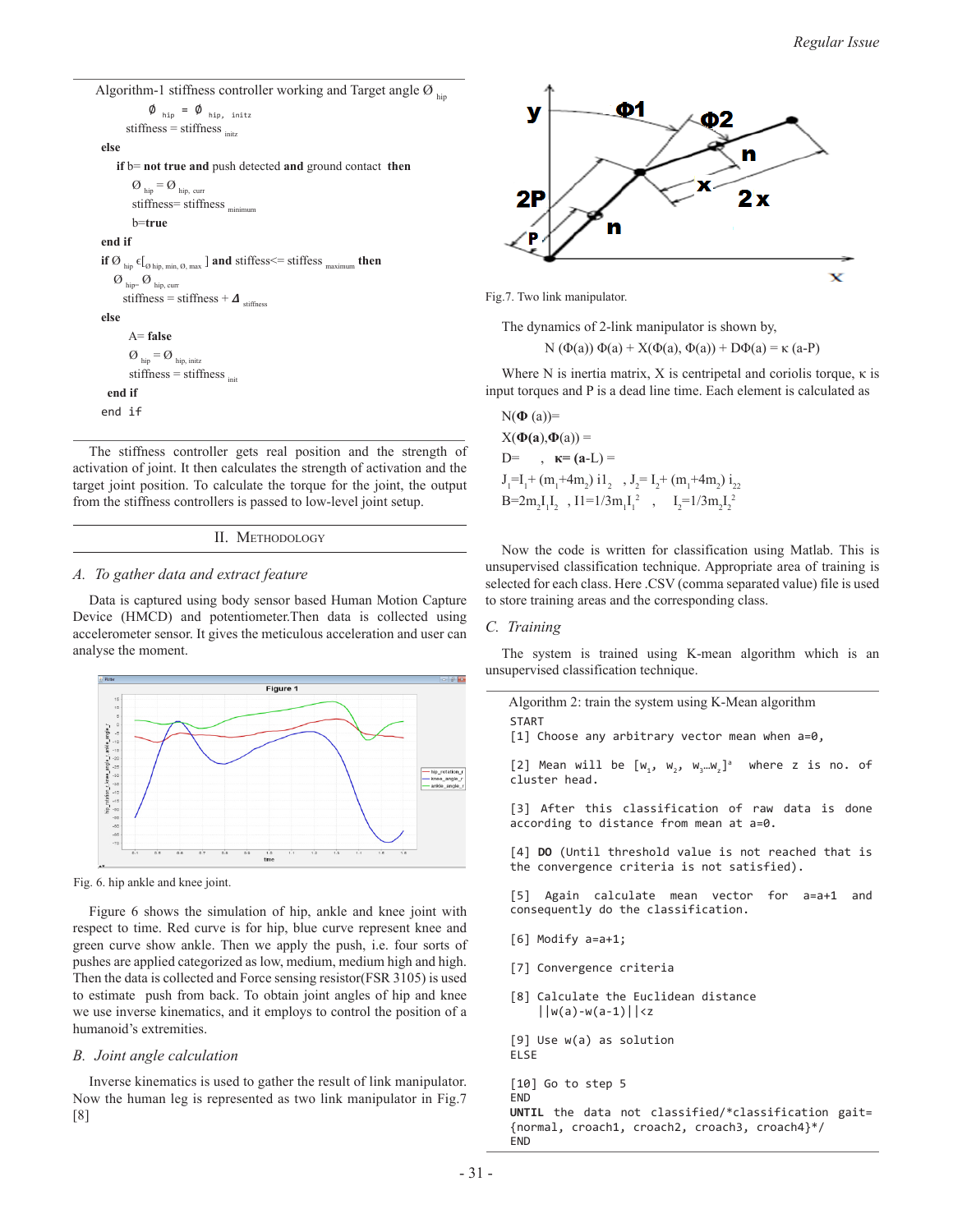,

Now the K-Mean algorithm (Algorithm-2) is framed in order to classify the crouch data, we make a minor modification in Algorithm-2, in order to classify the trajectories (in fig-1) of humanoid robot so as to find out which trajectory is safe push and which trajectory is not and we make four clusters (from fig-1) and see where trajectory lies i.e. grey, dark grey, green line or outside this.

So there will be 3 centroids and we use K-Mean algorithm to minimize an *objective function*,

$$
J = \sum_{j=1}^{k} \sum_{i=1}^{n} ||x_i^{(j)} - c_j||^2
$$

 $\mathbf{r}$ 

is distance between data point  $x_i^{(j)}$ ,  $c_j$  is cluster centre which indicates cluster centres of the distance of n data points.

Suppose n is the sample feature vectors  $x_1, x_2, \ldots, x_n$ , and falls under k compact clusters. Say  $z_i$  is in cluster i depicts mean of the vectors, where i represents 3 clusters i.e. in grey region, dark grey, green line or if not anyone then it lies outside this, If the clusters are properly distinguished, we can use a minimum-distance classifier to distinguish them, i.e. x belongs to cluster i if  $||x - z_i||$  is smallest among all the distances of k.

# *D. Classification*

It is the selection feature where classification is done on the data set. Learning must be done in standard way in order to obtain the best results of system. It classifies the gait data where a set of data is already given as crouch data. The training is done using K-Mean algorithm then new push recovery data collected from humanoid robot is tested on the same system to predict the behavior of humanoid robot learning.

Different joint angles (knee, hip, and ankle) were captured and control reverse torques can be calculated for the joints in a bipedal humanoid using the following equation,

$$
\tau = W(\Phi) \theta'' + C(\Phi, \Phi') + G(\Phi)
$$

where  $W(\Phi)$  -inertial torque,  $C(\Phi)$  - centripetal and coriolis forces,  $G(\Phi)$  - gravitational force.

Once this is done, now the trajectories of push data is classified in order to check whether the humanoid robot lies in safe region or the humanoid robot cannot recover from the push.

| <b>III. EXPERIMENTAL RESULTS</b> |
|----------------------------------|
|----------------------------------|

In simulated environment after training of push recovery controller we validate walking of humanoid robot.

# *A. Experimental setup*

The simulation is done in WEBOTS, where the humanoid robot is equipped with accelerometer in the pelvic. In the experiment, similar motion of the simulation is produced to intensify the push force by modifying the COM position. We keep changing the pushing force and push data is analysed using classifier. As the data is collected by humanoid robot it is passed through the proposed algorithm and it shows the learning pattern of push recovery.

#### *B. Push simulation*

Here a rigid ball is used to push the humanoid robot from behind shown in figure 8[24].



Fig. 8. Simulation results as humanoid robot manages to walk normally by recovering from push strategy.

Figure 9 shows the influence inducement as an abrupt rise in the velocity of ball. To recover the humanoid robot the controller controls it and the unsupervised learning is done through K-Mean and manages it to it normal walking position.



Fig. 9. Velocity vs. Time diagram.

Once the push recovery strategy is applied, now the push recovery walking strategy is produced by controller and thus it will return to normal walking trajectory. Then ZMP controller generates centre of mass trajectory that will keep track of ZMP.

The different type of data set is collected when the robot is pushed from behind from different four strategies i.e. low, medium, medium high and high. When the classification of data is done the overall accuracy obtained is 60.275% shown in figure 10.

IV. Discussion

#### *A. Performance of system*

Webots is chosen for the simulation as it uses an accurate physics engine. It simulates gravity and frictional forces that influence the humanoid robot's motion. Webots can easily simulate every position while applying gravity and external forces.

Therefore we get the applied force by simulation program. When the push is applied then the performance of proposed system is best and its impact lies near COM. As the pushes occur away from COM the angular momentum will be greater and the performance of system will degrade and it becomes difficult for humanoid robot to recover. Therefore as soon as the pushes occur away from COM we classify the data and try to bring it under COM.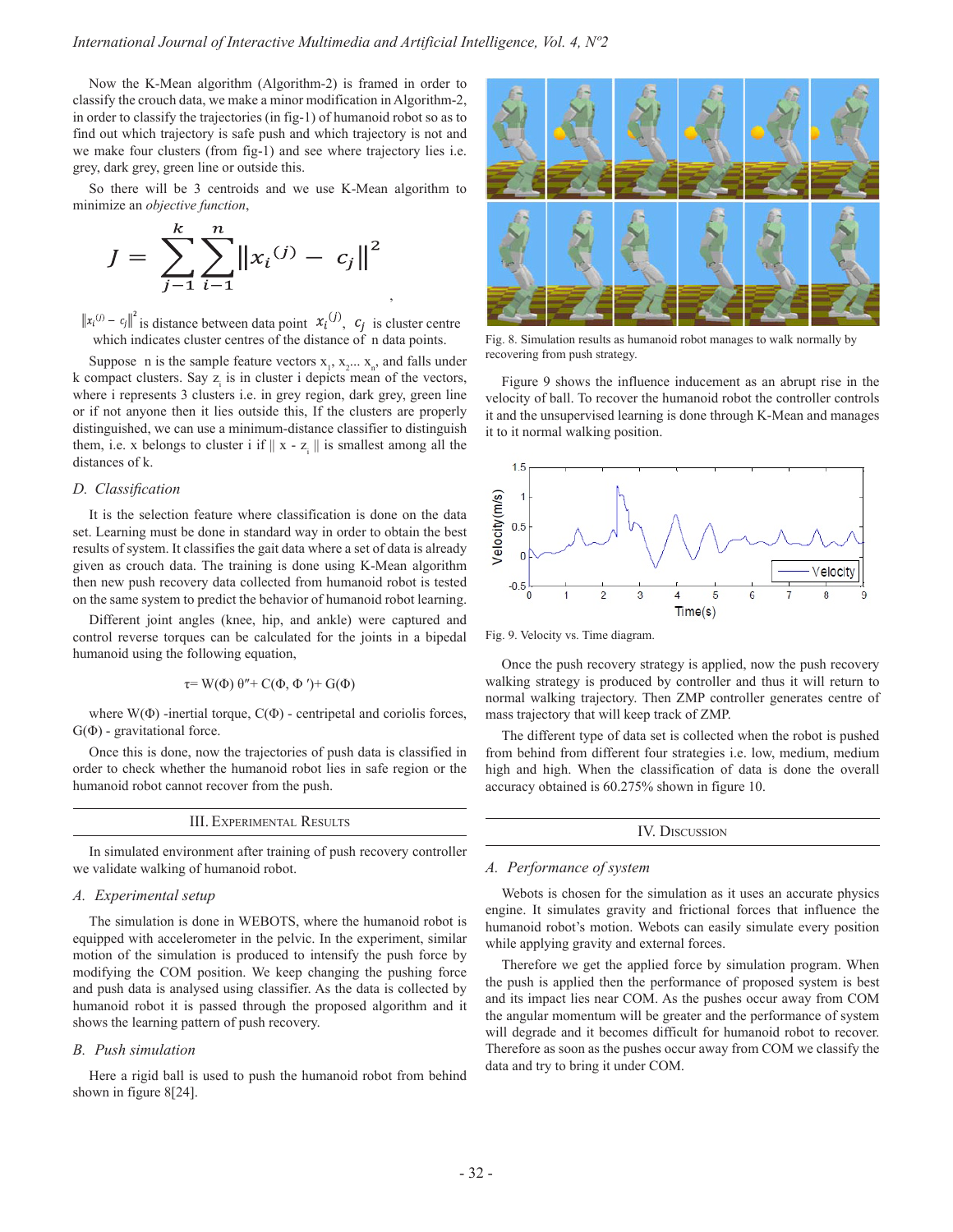

Fig. 10. Shows overall accuracy for training data set.

#### *B. Conclusion*

Figure 11 shows that different clusters could be shown according to COM that falls in classification in 4 different points while doing classification of Figure 1.



Fig.11. Data points clustered at 4 distinct positions.

When the humanoid robot is tested with respect to proposed system, it shows the better push recovery strategy. Therefore we used the K-Mean classification technique which gives accuracy rate up to 60%. Hence the push recovery data is classified properly and push recovery strategy is efficiently implied for humanoid robot.

So by the experimental comparisons, the proposed method can reduce perturbations up to large extend and it indicates that this method is an effective approach and can be use in the motion rules for humanoid robot walking and running.

#### **REFERENCES**

- [1] Aaron D. Ames, "Human-Inspired Control of Bipedal Walking Robots" IEEE TRANSACTIONS ON AUTOMATIC CONTROL, VOL. 59, NO. 5, MAY 2014 1115
- [2] Wentao Mao, Jeong-Jung Kim and Ju-Jang Lee, "Continuous Steps toward Humanoid Push Recovery" Proceedings of the IEEE International Conference on Automation and Logistics Shenyang, China August 2009.
- [3] Vijay Bhaskar Semwal, Kaushik Mondal & G.C.Nandi "Robust and Accurate Feature Selection for Humanoid Push Recovery and Classification: Deep learning Approach" Neural Computer & Application DOI 10.1007/s005.21-015-2089-3.
- [4] Iamsa-at, S.; Horata, P., "Handwritten Character Recognition Using Histograms of Oriented Gradient Features in Deep Learning of Artificial Neural Network," IT Convergence and Security (ICITCS), 2013 International Conference on , vol., no., pp.1,5, 16-18 Dec. 2013.
- [5] Baptista, Darío, and Fernando Morgado-Dias. "A survey of artificial neural network training tools." Neural Computing and Applications 23.3- 4 (2013): 609-615.
- [6] Chowdhury, Sujan, Brijesh Verma, and David Stockwell. "A novel texture feature based multiple classifier technique for roadside vegetation classification." Expert Systems with Applications 42.12 (2015): 5047- 5055.
- [7] Taku Komura\*, Akinori Nagano, Howard Leung, and Yoshihisa Shinagawa. "Simulating Pathological Gait Using the Enhanced Linear Inverted Pendulum Model." IEEE TRANSACTIONS ON BIOMEDICAL ENGINEERING, VOL. 52, NO. 9, SEPTEMBER 2005.
- [8] S. Kajita, F. Kanehiro, K. Kaneko, K. Fujiwara, K. Yokoi, and H.Hirukawa, "Biped Walking Pattern Generation by a Simple Threedimensional Inverted Pendulum Model," Advanced Robotics, vol. 17, pp. 131-147, 2003.
- [9] Albert, and W. Gerth, "Analytic Path Planning Algorithms for Bipedal Robots without a Trunk," Journal of Intelligent and Robotic Systems, vol. 36, pp. 109-127, 2003.
- [10] F. Miyazaki, S. Arimoto, "A Control Theoretic Study on Dynamical Biped Locomotion," Journal of Dynamic Systems, Measurement, and Control, vol. 102, pp. 233-239, 1980.
- [11] H. Miura, I. Shimoyama, "Dynamic Walk of A Biped," Int. Journal of Robotics Research, vol. 3, pp. 60-74, 1984.
- [12] F.L. Buczek, K. M. Cooney, M. R. Walker, M. J. Rainbow, M. C. Concha and J. O. Sanders, "Performance of an inverted pendulum model directly applied to normal human gait," Clinical Biomechanics, vol. 21, no. 3, pp. 288-296, Mar. 2006.
- [13] A. Karlsson and T. Persson, "The ankle strategy for postural controla comparison between a model-based and a marker-based method," Computer Methods and Programs in Biomedicine, vol 52, no. 3, pp. 165- 173, Mar. 1997.
- [14] M. A. Townsend, "Biped gait stabilization via foot placement," Journal of Biomechanics, vol. 18, no. 1, pp. 21-38, 1985.
- [15] M. A. Townsend, "Dynamics and coordination of torso motions in human locomotion," Journal of Biomechanics, vol 14, no. 11, pp. 727-738, 1981.
- [16] H. Hemami and C. L. Golliday, "The inverted pendulum and biped stability," Mathematical Biosciences, vol. 34, no. 1-2, pp. 95-110, 1977.
- [17] Akash, Shruti Chandra, Abba, G.C. Nandi, "Modeling a biped humanoid robot using inverted pendulum towards push recovery," International Conference on Communication, Information, and Computing Technology, Mumbai, India, 2012.
- [18] Awais Yasin, Qiang Huang, Qian Xu, M. Saad Sultan, "Humanoid Robot Push recovery through foot placement," International Conference on Mechatronics and Automation, Chengdu, China, 2012.
- [19] Semwal, Vijay Bhaskar, and Gora Chand Nandi. "Toward Developing a Computational Model for Bipedal Push Recovery–A Brief," IEEE Sensors Journal, vol. 15, no. 4, pp. 2021-2022, Jan. 2015.
- [20] Semwal, Vijay Bhaskar, et al. "Biologically-inspired push recovery capable bipedal locomotion modeling through hybrid automata." Robotics and Autonomous Systems 70 (2015): 181-190.
- [21] Albertus Hendrawan Adiwahono, Chee-Meng Chew, Weiwei Huang, and Yu Zheng, "Push Recovery Controller for Bipedal Robot Walking" 2009 IEEE/ASME International Conference on Advanced Intelligent Mechatronics Suntec Convention and Exhibition Center Singapore, July 14-17, 2009.



**Anubha Parashar** is presently working as Assistant Professor in Manipal University Jaipur. She is graduated in Computer Science and Engineering from PDMCE Bahadurgarh and post graduated in Computer Science and Engineering from VCE Rohtak. Her research interests include Machine Learning, Bipedal Locomotion, Humanoid Robotics (locomotion & push recovery), Biometrics Gait, Neural Networks, IOT, Artificial Intelligence and Soft

Computing.